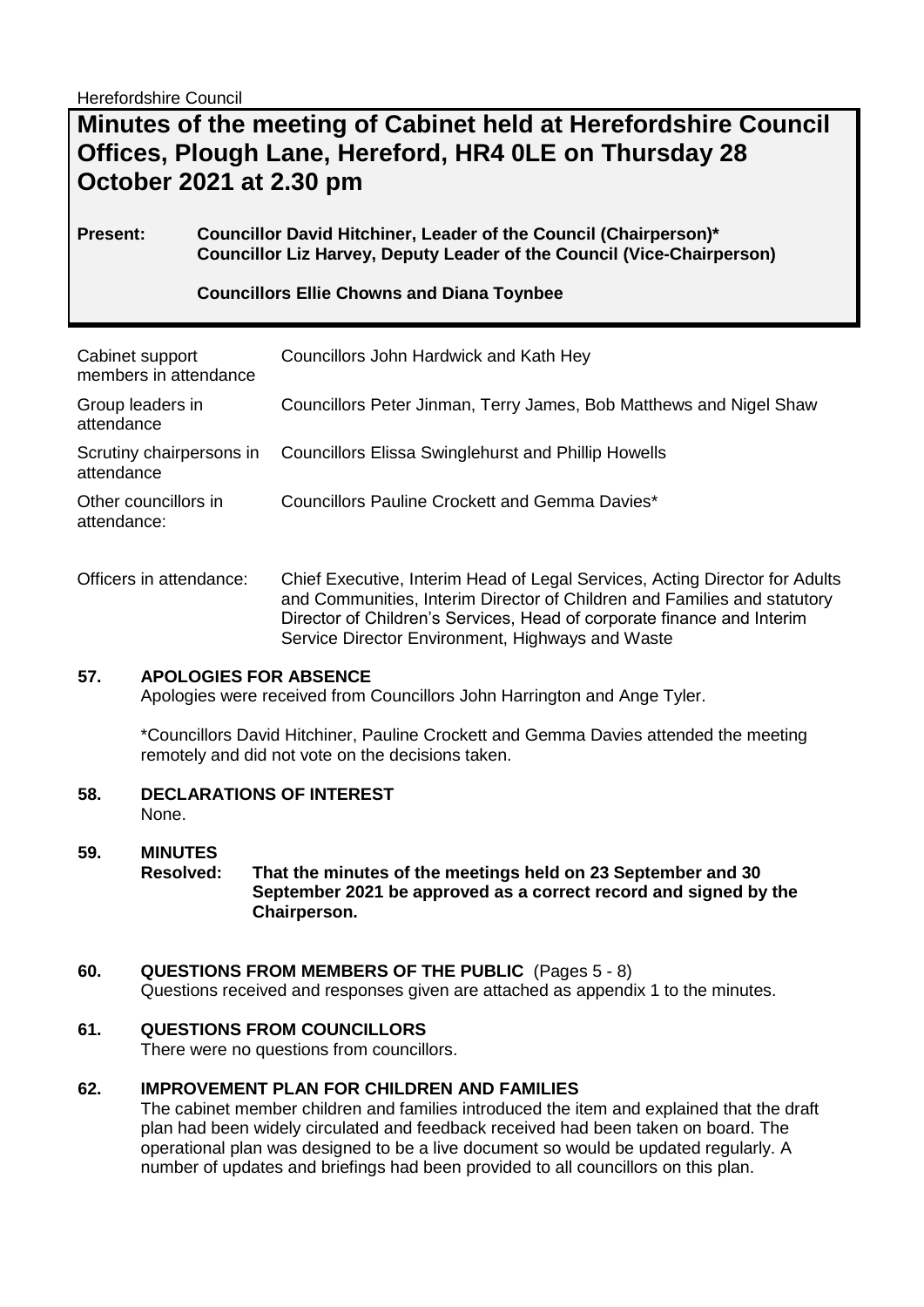Cabinet members queried the steps being taken to improve recruitment and retention of staff and heard that this was a regional and national challenge. They also noted that financial support had been provided from the earmarked reserve for children's services improvement and that it was hoped additional financial support would be forthcoming from the Department for Education.

Thanks were expressed to everyone who had contributed to the plans and to staff working on the front line of the service.

The chairperson of the children and young people scrutiny committee commented on the plan saying that:

- The majority of the plan was felt to be good;
- The scrutiny committee had not yet formally reviewed the plan;
- The role of scrutiny going forward had still to be shaped;
- SEND was not mentioned enough in the plan;
- There was a lack of detail on how talk community could be involved.

It was noted that, if the grant funding bid was successful, some of that resource might be used to develop the work on areas such as talk community. Councillors had played an important role in putting the plan together and it was hoped this would continue.

Group leaders and representatives generally welcomed the plans. It was highlighted that:

- The way the plans were implemented would be key;
- The plans represented the start of the journey:
- Many of the issues identified had been highlighted in the past, it was hoped this plan would produce lasting improvement;
- The phrase 'family centred county' was suggested in place of 'child centred' by one group;
- In some areas the financial arrangements needed more detail.

The cabinet member children and families closed the discussion, noting that mechanisms to give assurance were built into the plans and that further work would take place on areas such as the role of talk community.

#### **It was resolved that**

- **a) Cabinet note the activity undertaken to inform and develop our Strategic and Operational Plans;**
- **b) Cabinet endorse the Strategic Plan accepted by the independently chaired Improvement Board on 11 October 2021 in order that it can be presented to the Department for Education, in compliance with the non-statutory improvement notice.**

The leader of the council made closing comments expressing the determination of all involved to get this right and that it would require a team effort throughout the council and working with partners. He appealed to communities to support this effort and commended community volunteers who were a vital part of this. Hearing the voice of the child was important and the leader would be exploring ways for him personally to hear from children and young people.

#### **63. APPROVE A PREFERRED OPTION FOR THE DEVELOPMENT OF A NEW CARE FACILITY IN HEREFORDSHIRE FOR MEETING FUTURE DEMAND AND SERVICE DELIVERY**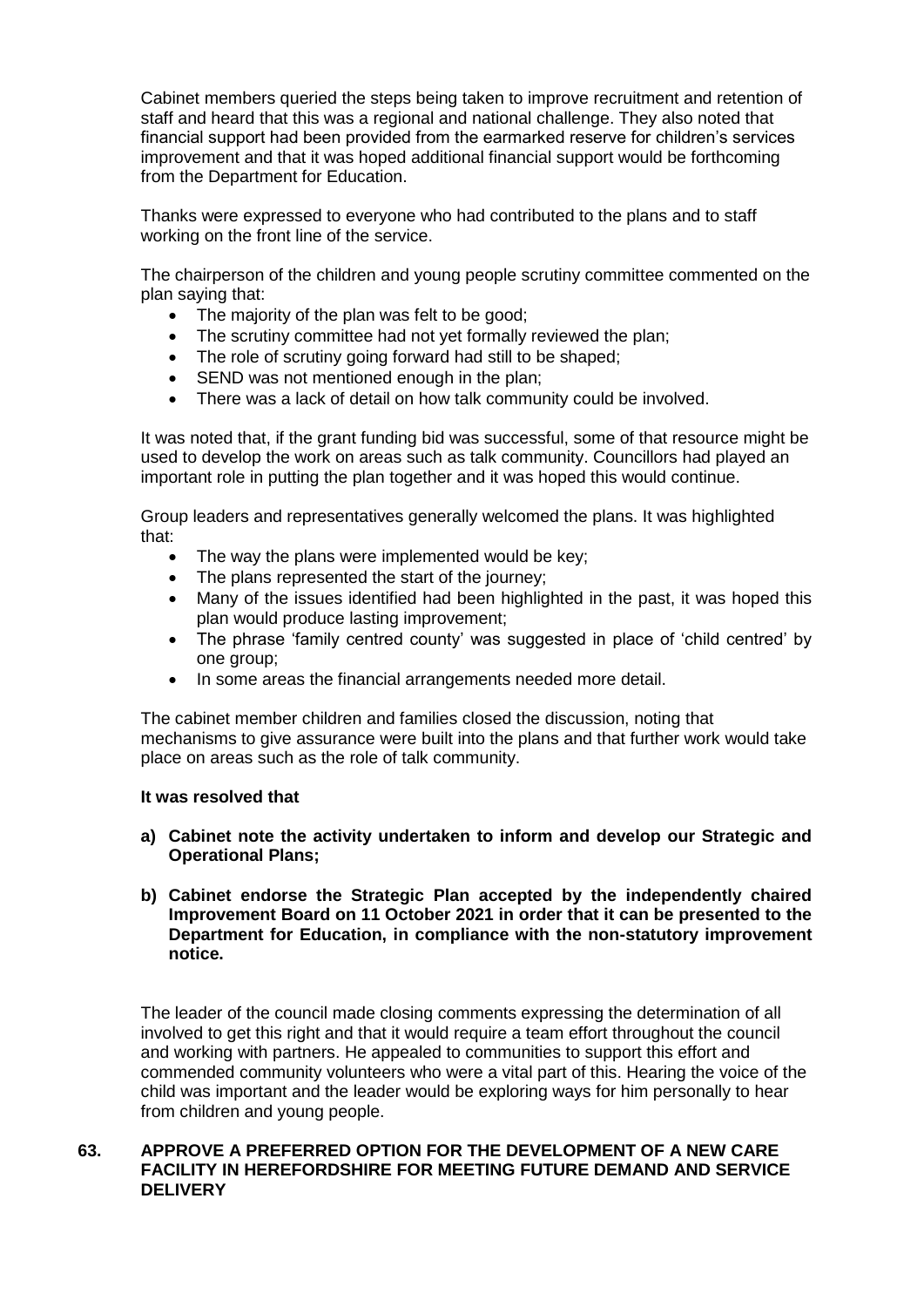The cabinet member health and adult wellbeing introduced the item. She summarised the need for additional care capacity in the county and recommended that option 4 of the feasibility study be taken forward for further investigation.

The acting director for adults and communities summarised the report. He explained that the council met regularly with representatives of the market and that the published market position statement set out the intended direction of travel to a mixed economy with the council investing in its own provision. An 80 bed establishment was economic to run and could provide the type of care at the level required. Recent care home closures had reduced provision.

Cabinet members noted that:

- The report also proposed undertaking a similar feasibility study into care home provision for children and was an example of strategic thinking across the adults and children's directorates;
- The council needed to meet its statutory responsibilities and prepare for the demands of an aging population;
- It was important to choose the right size of facility and the right location:
- The development would see the future homes standard put into practice;
- A single 80 bed facility would replace the beds lost by recent closures and provide a modest increase, the council might need to bring forward further schemes in the future if this one was successful and demand increased.

Group leaders and representatives commented on the proposals. Option 4 was generally supported, with option 3 a possibility if a suitable property came to the market. It was highlighted that:

- It was important that the facility was managed in a cost effective way, the acting director explained that the council would build on the lessons learned from operating Hillside, which was running successfully and with operating costs comparable with other providers;
- Care needed to be taken not to distort the local market;
- The council needed to be clear what type of provision the proposed facility would provide;
- The council also needed to look at other measures to support people remaining in their own homes, such as tackling fuel poverty.

#### **It was resolved that:**

- **a) Having considered the options appraisal for further development of additional care home facilities in Herefordshire Cabinet approves option 4.**
- **b) Authority is delegated to the Interim Director for Adults and Communities to take all appropriate steps to develop the preferred option in detail, for further consideration of cabinet.**
- **c) A similar options appraisal for new care home or other accommodation for children is prepared for cabinet's consideration.**

The meeting ended at 4.17 pm **Chairperson**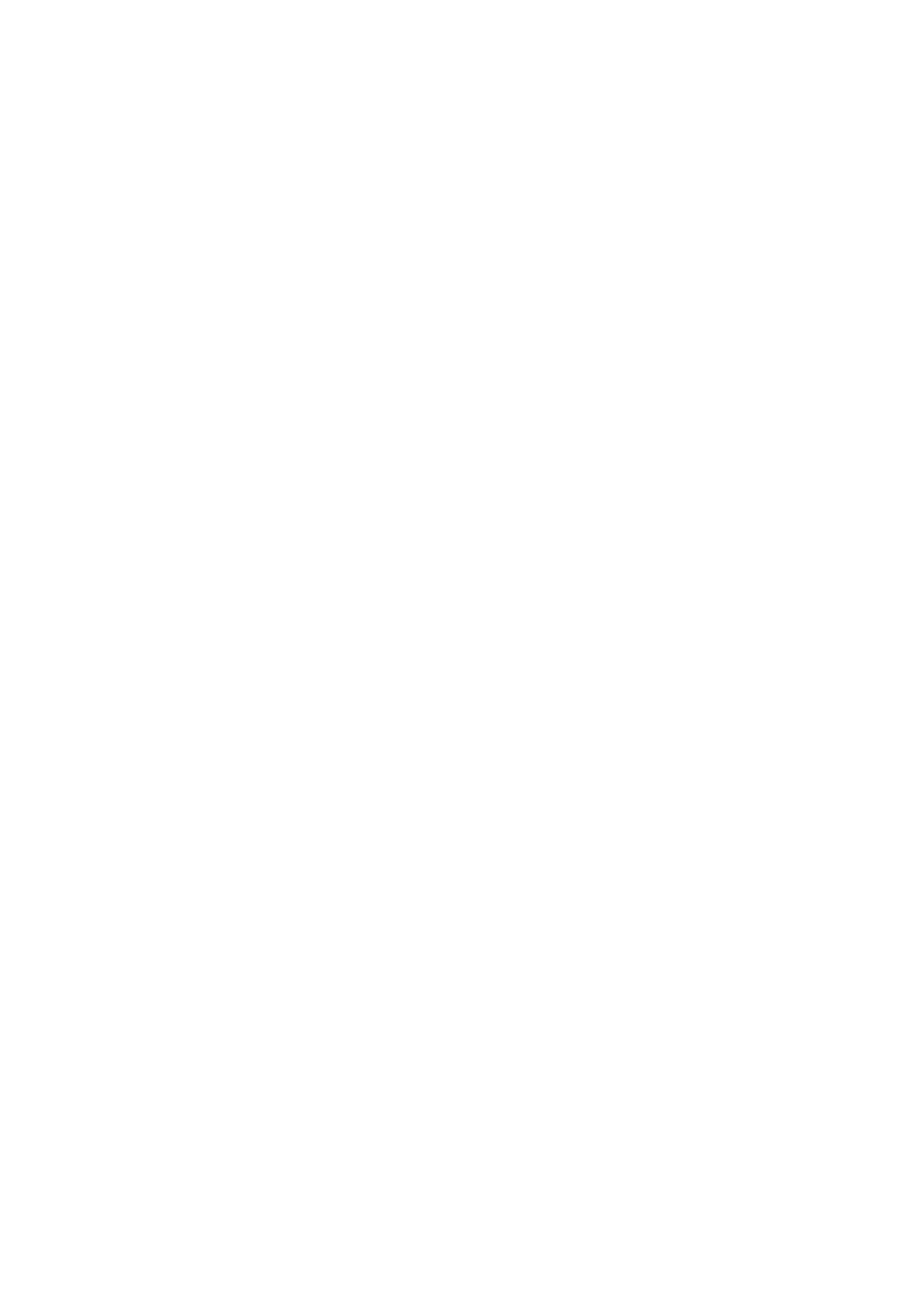# **PUBLIC QUESTIONS TO CABINET – 28 OCTOBER 2021**

#### **Question 1**

## **From: Mr M Willmont, Hereford To: Cabinet member, infrastructure and transport**

Recently, if I recall correctly, a Cabinet Member in discussing issues around the proposed transport hub at the Railway Station suggested that he would not want to see bus shelters in front of/obscuring the view of such an important Listed Building.

This being the case could the Council apply a similar approach to Shire Hall by removing the bus shelters in St Peters Square. These significantly obscure the view of the building and also are a major interference with events, primarily Remembrance Sunday, at the War Memorial. There is a sufficient covered waiting area by St Peters Church. Please remove the bus shelters by 14 November 2021.

#### **Response**

Thank you for your question Mr Willmont, that is a very good question and I tend to agree with you.

Obviously the The Shirehall bus waiting facilities, including shelters and improved access for disabled people have been in place for many years. The location provides bus users, many of whom are elderly and with reduced mobility, with safe access to the bus network and some protection from weather when they are waiting for their service. It is important that access is available from the passenger side entrance to the vehicle and the 3 stands have been designed for this purpose – this would not be the case if access was relocated to the adjacent St Peters Church location and hence would not be acceptable in terms of basic health and safety requirements.

Whilst I cannot support your suggestion to pull the shelters down by the 14th of next month (although I appreciate your determination and optimism, even if your tongue is firmly in cheek) it will be possible to look at locations of waiting facilities as part of the City Masterplan project and consider alternatives which maintain convenient and safe access for bus users and also consider overall public realm benefits. I will specifically ask the team dealing with both the Hereford City Centre Improvement (HCCI) project and the broader belated City Masterplan, that is beginning to be drawn together, to consider removing the shelters from in front of The Shirehall to give the public the best view of The Shirehall, which, as you point out, is a heritage asset which deserves respect and appreciation. I am confident we can relocate the same shelters close by in a way that works well.

As we begin to draw our City and County masterplans together, if you have any other thoughts on such matters and aspects of the City's or market town's built environment your experience and knowledge would be much appreciated and you may write directly to me if that is helpful and you so wish, it certainly will be helpful to me.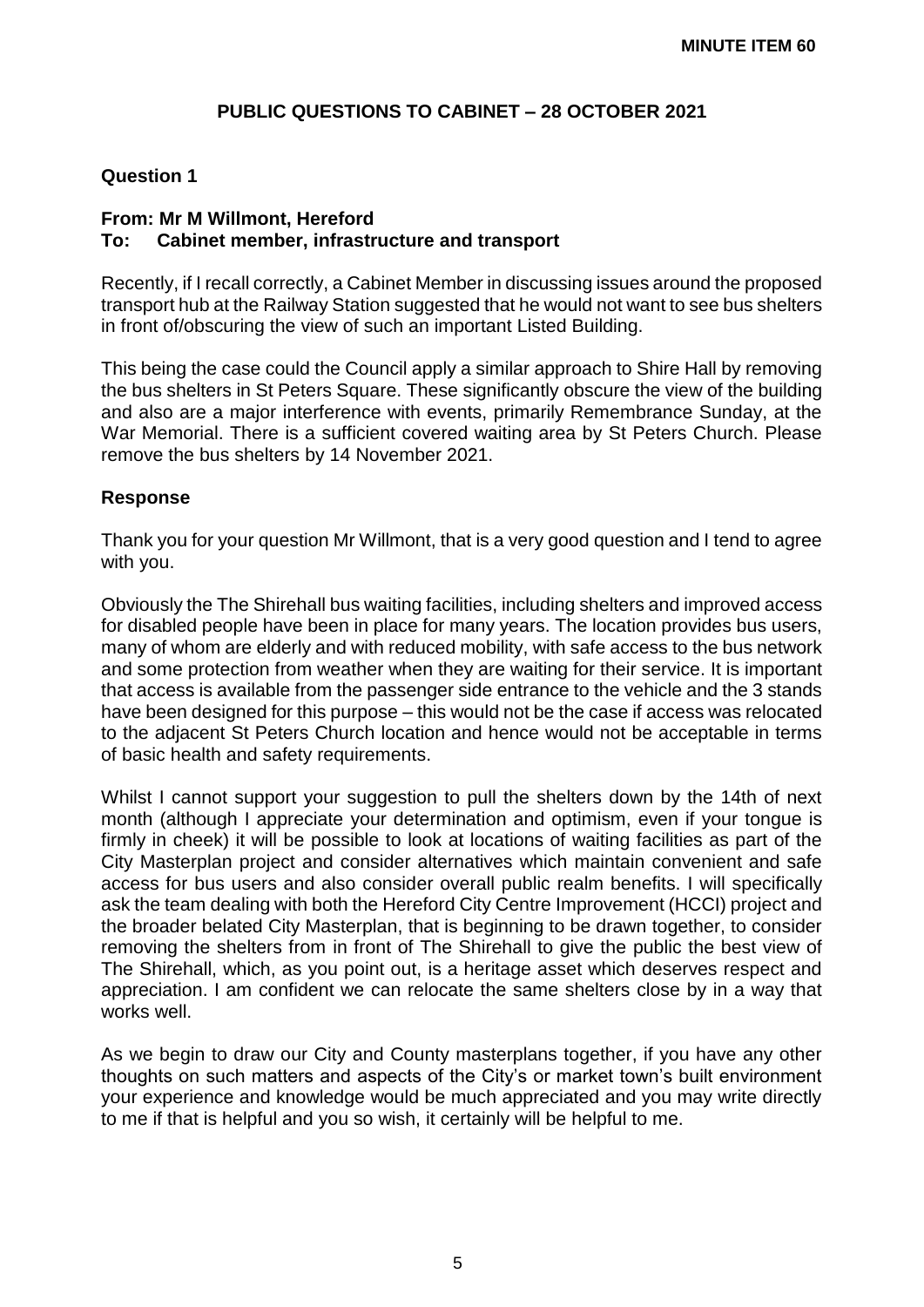# **Question 2**

# **From: Mr P McKay, Leominster To: Cabinet member, infrastructure and transport**

I have noticed that the map of DM Modifications is no longer available on the "Highways and public rights of way map" webpage. This was a useful map, showing what was, or was not, subject of Modification in an area, and I ask if you could confirm that it is Council policy to make such information available and check that it will be reinstated, perhaps as part of a Modification web page upgrade, with option to search from the map?

# **Response**

Thank you for your question, my officers have checked the system and the Map can be viewed through the Online Highways and Public Rights of Way Map (Proposed PROW Orders Tab) using the following link:

[Highways and public rights of way map –](https://www.herefordshire.gov.uk/travel-transport/highways-public-rights-way-map) Herefordshire Council

The routes highlighted in red shows applications for definitive map modification orders, and amendments to the List Of Streets. This mapping includes both current applications and those that have been resolved either by now being recorded on the Definitive Map or having been rejected on grounds of insufficient evidence. The map is searchable by Settlement, Road or Address.

Alternatively the definitive map modification order (DMMO) register can be viewed at:

[Definitive Map and Statement \(DMS\) –](https://www.herefordshire.gov.uk/public-rights-way/definitive-map-statement-dms/4) Herefordshire Council

The register is searchable by Parish, Town or Village.

Hope this answers your questions adequately Mr McKay but happy to discuss further.

## **Supplementary question**

Thank you for your reply informing me of the new online location of this information.

Sometime ago the information regarding 'known anomalies' was taken off line, and I wonder if this also has a new location that I am not aware of, and if you could confirm that ways approved for submission on first definitive map as C.R.F. or C.R.B. by Parish Meeting, approved by Rural District Council, but shown by Herefordshire Council as F.P. or B.R. without any explanation to detriment of other users are included 'known anomalies', and if not arrange for them to be included, so that they may be subject to investigation in same manner as other 'known anomalies' as part of the 'Unresoursed Projects', reference BBLP Annual-Plan Annex 11 2020-21, acknowledging them as items to be addressed to avoid them becoming overlooked?

# **Response**

*The following written response was provided after the meeting:*